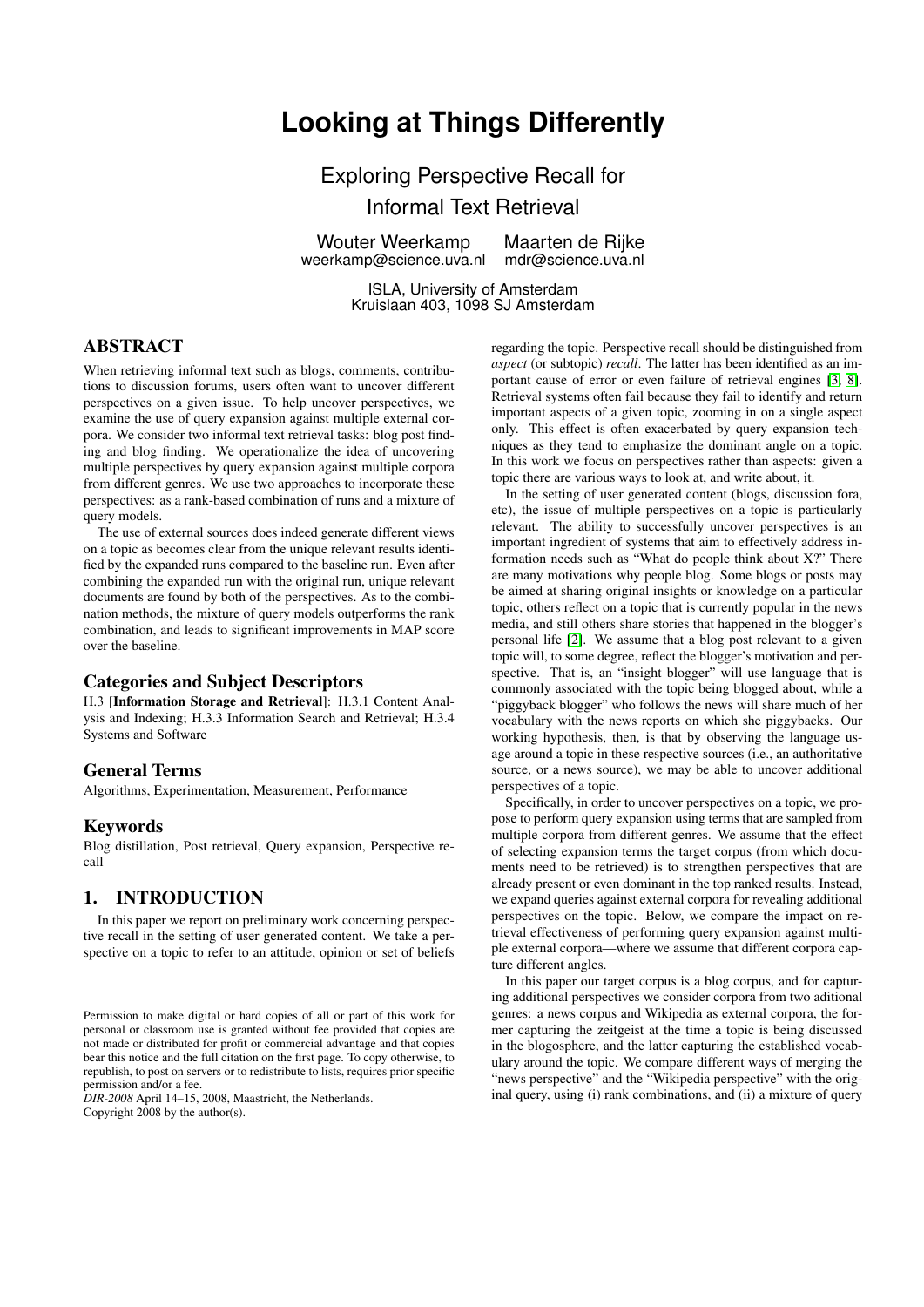models. Next, we analyze the impact on the retrieval performance, both in terms of traditional measures such as MAP and MRR, and in terms of the relevant documents identified (only) by these new perspectives and how they are ranked.

The remainder of the paper is organized as follows. We discuss related work in Section [2,](#page-1-0) detail our methods and experimental setup in Section [3,](#page-1-1) report on our results in Section [4,](#page-3-0) which we then analyze in Section [5,](#page-4-0) before concluding in Section [6.](#page-5-0)

# <span id="page-1-0"></span>2. RELATED WORK

Related work comes in several kinds. Since the launch of the TREC Blog track in 2006 [\[15\]](#page-7-0), blog post retrieval has been one of the tasks assessed at the track; the full task being examined at TREC is to retrieve opinionated blog posts in response to a query, i.e., posts that are about the topic and in which an opinion (positive or negative) about the query topic is being expressed. Here we only consider the "topical sub task": to identify posts about a given topic. An important finding from the 2006 and 2007 editions of the TREC Blog track is that good performance on the opinionated post finding task is strongly dominated by good performance on the underlying topic-relevance task [\[14,](#page-7-1) [15\]](#page-7-0), which motivates the present work.

Most participants in the blog post retrieval task use a two-stage retrieval approach, in which the first step identifies possible relevant posts, and a second step is used to determine opinionatedness of the post [\[14\]](#page-7-1). The first, relevance identifying step is usually done with standard approaches like language modeling [\[6\]](#page-6-3), vector-space models [\[24\]](#page-7-2), BM25 [\[22,](#page-7-3) [25\]](#page-7-4), and Divergence From Randomness [\[7\]](#page-6-4). On top of these basic models, extra features are used to improve topical retrieval; in [\[24\]](#page-7-2) blind relevance feedback on the top results is followed by a re-weighting step using an SVM classifier. Query expansion using an external source is used in [\[6,](#page-6-3) [25\]](#page-7-4) with encouraging results. Best topical performance is achieved by [\[25\]](#page-7-4) who apply an extensive retrieval system, based on concept identification and query expansion, use these to issue the query and apply a post-retrieval filtering step to remove spam.

As part of the TREC 2007 Blog track [\[14\]](#page-7-1) a new task was introduced: blog distillation. The aim of this task is to rank blogs rather than individual blog posts given a topic; this is summarized as *find me a blog with a principle, recurring interest in X*. The scenario underlying this task is that of a user wanting to add feeds of blogs about a certain topic to his or her RSS reader. This task is different from a filtering task [\[17\]](#page-7-5) in which a user issues a repeating search on posts, constructing a feed from the results. TREC 2007 witnessed a broad range of approaches to the task of identifying key blogs. These approaches are usually different in the documents they use to construct the retrieval index: either blog posts, or full blogs (i.e., concatenated text from posts). The former is examined by various participants [\[5,](#page-6-5) [6,](#page-6-3) [20\]](#page-7-6), but seems to perform worse then its blog counterpart (when comparisons are made [\[5,](#page-6-5) [20\]](#page-7-6)). Besides these separate uses of posts or blogs, several approaches are introduced that use some kind of combination of the two [\[19,](#page-7-7) [20\]](#page-7-6). Results are mixed: in [\[19\]](#page-7-7) the initial run on a blog index performs better than the final combination with post characteristics, whereas in [\[20\]](#page-7-6) the combination of post and blog relevance performs better than any of the single approaches. Finally some approaches were proposed that incorporate external knowledge or information in the blog distillation task: Lee and Lommatzsch [\[12\]](#page-6-6) uses Web 2.0 applications (like Wikipedia, WordNet, and Dmoz) to construct topic maps and uses a classifier to determine relevance of blogs. In [\[5\]](#page-6-5) the best performing run of all participants is constructed using query expansion on Wikipedia on a blog index.

Query modeling, i.e., transformations of simple keyword queries

into more detailed representations of the user's information need (e.g., by assigning (different) weights to terms, expanding the query, or using phrases), is often used to bridge the vocabulary gap between the query and the document collection. Many query expansion techniques have been proposed, and they mostly fall into two categories, i.e., global analysis and local analysis. The idea of *global* analysis is to expand the query using global collection statistics based, for instance, on a co-occurrence analysis of the entire collection. Thesaurus- and dictionary-based expansion as, e.g., in [\[16\]](#page-7-8), also provide examples of the global approach.

Our focus in this paper is on *local* approaches to query expansion, that use the top retrieved documents as examples from which to select terms to improve the retrieval performance [\[18\]](#page-7-9). In the setting of language modeling approaches to query expansion, the local analysis idea has been instantiated by estimating additional query language models [\[10,](#page-6-7) [21\]](#page-7-10) or relevance models [\[11\]](#page-6-8) from a set of feedback documents. Yan and Hauptmann [\[23\]](#page-7-11) explore query expansion in the setting of multimedia retrieval.

Kurland et al. [\[9\]](#page-6-9) provide an iterative "pseudo-query" generation technique to uncover multiple aspects of a query, using clusterbased language models; however, they do not bring in external corpora to uncover additional perspectives, like we do for perspectives. Finally, Diaz and Metzler [\[4\]](#page-6-10) were the first to give a systematic account of query expansion using an external corpus in a language modeling setting, although their motivation was not to uncover additional perspectives of a topic but to improve the estimation of relevance models.

## <span id="page-1-1"></span>3. EXPERIMENTAL SETUP

Following the scenario sketched in Section [1](#page-0-0) and the previous work in this area, we perform several experiments regarding perspective recall for informal text. This section elaborates on the research questions we address, the various experiments we deploy to answer these question, and the resources and measures we use in the process.

## 3.1 Research questions

We address the following five questions in this paper:

- 1. Can we improve both blog post retrieval and blog distillation by introducing new perspectives in the results? In our experiments we use two external sources to introduce new perspectives through query expansion and we compare the results of these expanded runs to our baseline runs.
- 2. How does expansion on the target corpus perform compared to expansion on external sources? Besides using the external sources, we also try to incorporate perspectives from the blog corpus itself; we then compare performance of these runs to the baseline and the other expanded runs.
- 3. What are effective ways to combine perspectives from different sources? Combination of perspectives can be done in various ways: we experiment with and compare two ways of combining.
- 4. Is there a difference between the tasks of blog post retrieval and blog distillation when it comes to perspective recall? We do not only focus on blog post retrieval, but also explore the impact of perspective recall on blog distillation. An analysis of the results for both tasks should yield insights in the influence of task on perspective recall.
- 5. To what extent do the expanded runs retrieve different perspectives? To be sure that we are actually retrieving different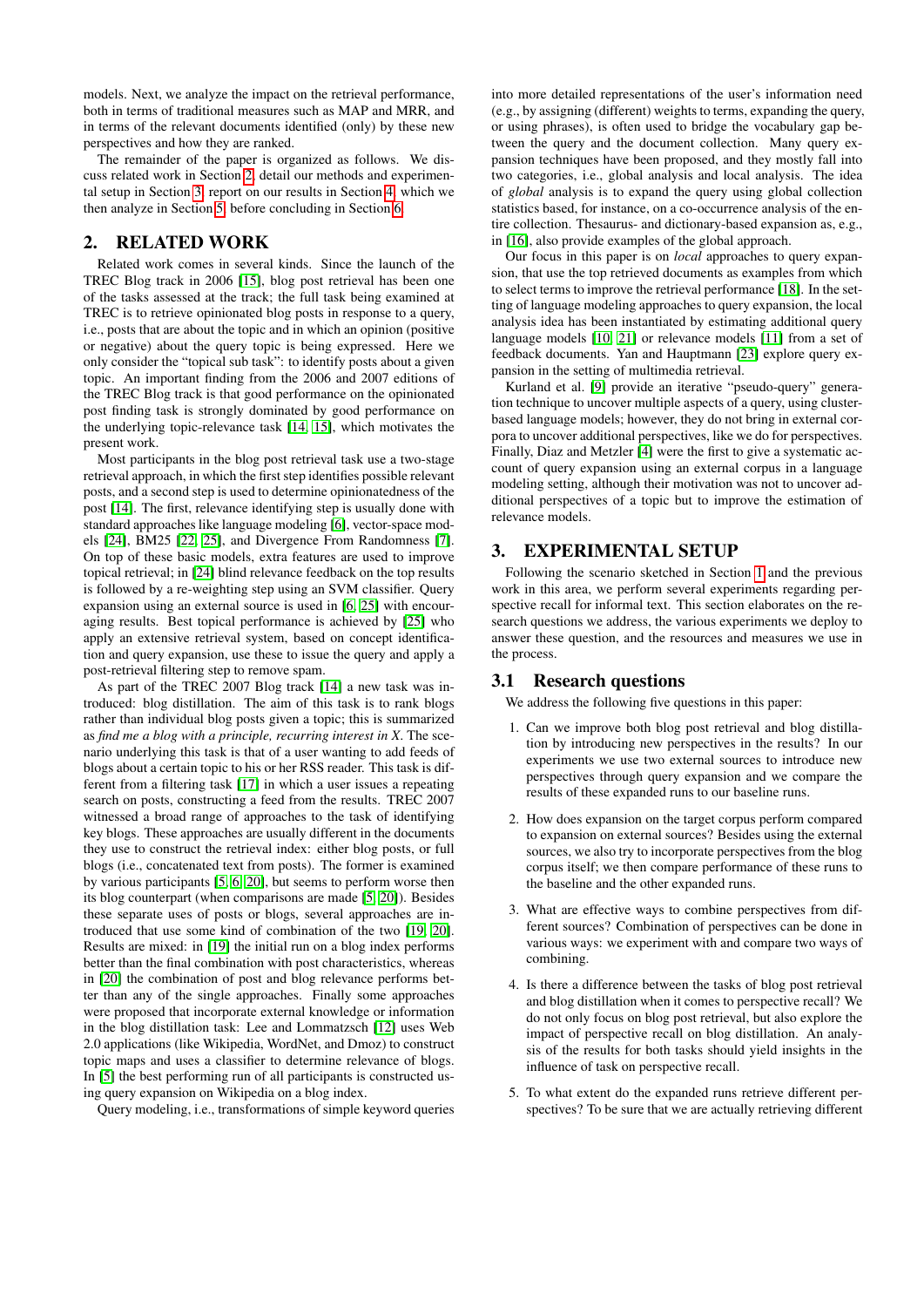perspectives with our external sources, we perform a qualitative comparison of the resulting runs in terms of uniquely retrieved documents and using rank correlation measures.

#### <span id="page-2-5"></span>3.2 Retrieval approach

Our retrieval system of choice is an out-of-the-box implementa-tion of Indri.<sup>[1](#page-2-0)</sup> The reasons for choosing Indri as retrieval system are twofold: First, it shows excellent out-of-the-box performance [\[6\]](#page-6-3) and second, the Indri query language allows us to use weighted queries. The latter means that a query model with  $n$  terms with different probabilities (see Sections [3.3](#page-2-1) and [3.4\)](#page-2-2) can easily be translated to a query like  $\# weight(w_1term_1 \ldots w_nterm_n)$ .

#### <span id="page-2-1"></span>3.3 Relevance models

One way of expanding the original query is by using blind relevance feedback: assume the top  $M$  documents to be relevant given a query. From these documents we sample terms that are then used to form the expanded query model  $Q$ . Lavrenko and Croft [\[11\]](#page-6-8) suggest a reasonable way of obtaining  $\hat{Q}$ , by assuming that  $p(t|\hat{Q})$  can be approximated by the probability of term  $t$  given the (original) query Q. We can then estimate  $p(t|Q)$  using the joint probability of observing the term t together with the query terms  $q_1, \ldots, q_k \in Q$ , and dividing by the joint probability of the query terms:

<span id="page-2-4"></span>
$$
p(t|\hat{Q}) \approx p(t|Q) = \frac{p(t, q_1, \dots, q_k)}{p(q_1, \dots, q_k)}
$$
(1)  

$$
= \frac{p(t, q_1, \dots, q_k)}{\sum_{t'} p(t', q_1, \dots, q_k)}.
$$

In order to estimate the joint probability  $p(t, q_1, \ldots, q_k)$ , Lavrenko and Croft [\[11\]](#page-6-8) propose two methods. The two methods differ in the independence assumptions that are being made. Based on previous experiments we assume that query words  $q_1, \ldots, q_k$  are independent of each other, but we keep their dependence on t:

$$
p(t, q_1...q_k) = p(t) \prod_{i=1}^k \sum_{D \in M} p(D|t) p(q_i|D). \tag{2}
$$

That is, the value  $p(t)$  is fixed according to some prior, then the following process is performed k times: a document  $D \in M$  is selected with probability  $p(D|t)$ , then the query word  $q_i$  is sampled from D with probability  $p(q_i|D)$ .

A final decision we need to make is to determine the number of documents we use in relevance feedback, and the number of terms we extract from these documents. Based on previous experiments and as reported by [\[5\]](#page-6-5) we choose to use the top 40 documents, and extract the top 20 terms from these.

#### <span id="page-2-2"></span>3.4 Combination methods

Combining perspectives can be done in various ways. In this paper we experiment with two obvious combination methods: run combination based on ranking, and a so-called mixture of query models (MoQM). The former uses two result lists (original and expanded), takes the weighted sum of the ranks of each result, and orders them by the inverse of the resulting:

$$
Score(d) = \lambda Rank_{ori}(d) + (1 - \lambda)Rank_{exp}(d)
$$
 (3)

The second approach adds the original query terms to the newly extracted terms with a certain mixture weight and normalizes all weights to sum to 1. This mixed query is then used to retrieve the final result list. Eq. [4](#page-2-3) formalizes this approach:

<span id="page-2-3"></span>
$$
p(t|\theta_Q) = \lambda \cdot p(t|Q) + \frac{(1-\lambda) \cdot p(t|\hat{Q})}{\sum_{t' \in \hat{Q}} p(t'|\hat{Q})},\tag{4}
$$

where  $p(t|Q) = n(t,Q) \cdot |Q|^{-1}$ ,  $n(t,Q)$  is the number of occurrences of term t in query  $Q$  and  $|Q|$  is the length of query  $Q$ .  $p(t|\hat{Q})$  is defined in Eq. [1.](#page-2-4) The resulting query model contains at least 20 and at most  $20 + |Q|$  terms and is translated into an Indri query, using  $p(t|\theta_Q)$  as weights, as explained in Section [3.2.](#page-2-5)

## <span id="page-2-6"></span>3.5 Collections

We perform our experiments on the TRECBlog06 collection [\[13\]](#page-7-12). This collection was constructed as part of the TREC 2006 Blog track [\[15\]](#page-7-0) and consists of 3.2 million blog posts from 100,000 different blogs, collected during an 11 week period (December 2005– February 2006). We use the permalinks of the posts (the blog post in HTML format), and ignore other data in the collection (e.g. syndicated content and homepages). For the construction of the blog index we aggregate all blog posts from one blog into one document, and use these documents to construct the index.

The external news source we use is the AQUAINT-2 corpus [\[1\]](#page-6-11). The AQUAINT-2 collection consists of newswire articles that are roughly contemporaneous with the TRECBlog06 collection. The collection comprises approximately 2.5 GB of text (about 907K documents) spanning the time period of October 2004–March 2006. Articles are in English and come from a variety of sources. We select the articles covering the same period as the the blog corpus, resulting in a final index of 149,500 documents.

Finally, we chose Wikipedia as the external qualitative source in our experiments. The Wikipedia collection we use is a crawl of the English Wikipedia from August 2007 and contains 3.1 million articles.

# 3.6 Tasks

The two tasks we compare are blog post retrieval and blog distillation. The former has been part of TREC Blog track for two consecutive years (2006 and 2007) which results in a total number of 100 topics and relevance assessments for this task.

The blog distillation task was introduced at TREC 2007. A total of 45 assessed topics is available.

For both tasks we use the title field (T) only to construct queries, and ignore additional information like description and narrative.

#### 3.7 Evaluation measures

We evaluate our runs using the usual IR measures: average precision (AP) for each topic, the mean of the average precision over all topics (MAP), early precision ( $p@10$ ), and the mean reciprocal rank (MRR). Besides these obvious measures, we also evaluate our runs using measures that aim to directly compare two runs in terms of the rankings they assign to documents and in terms of the number of unique relevant documents they manage to identify. First, we look at the Spearman's rank correlation coefficient. This coefficient determines the correlation between two ranked lists and reports on the  $\rho$  value (where  $\rho = 1$  and  $\rho = -1$  indicate perfect correlation).

Second, we introduce the mean uniqueness of a run at different cut-off levels n. This metric looks at the relevant results within the top n of run A that are *not* present in the full result list of run B. We divide the number of unique results by  $n$  to get the uniqueness@n score for a query. Averaging these values over all test queries leaves us with the mean uniqueness@n (MU@n). The formal definition

<span id="page-2-0"></span><sup>1</sup><http://www.lemurproject.com/indri>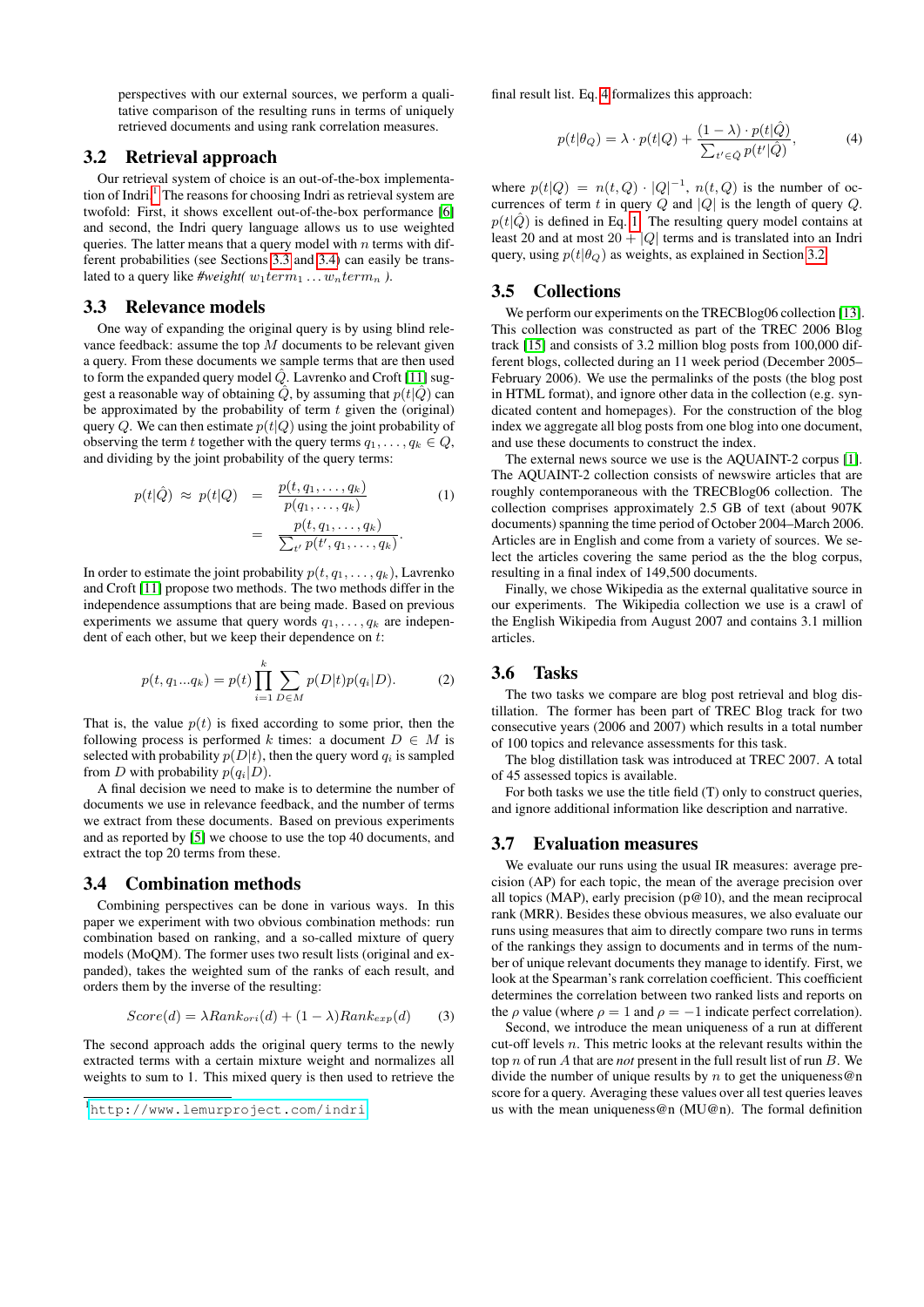of MU@n is given in Eq. [5.](#page-3-1)

<span id="page-3-1"></span>
$$
U@n(q; A, B) = \frac{\sum_{n} R(D_n, q, A, B)}{n}
$$

$$
MU@n(A, B) = \frac{\sum_{q \in Q} U@n(q; A, B)}{|Q|},
$$
(5)

where  $R(d, q, A, B)$  is a binary function indicating whether or not document d is relevant given query q *and* is present in result list A and not in result list B.

# <span id="page-3-0"></span>4. RESULTS

In this section we describe the results of the experiments performed to answer our research questions. We start by establishing a baseline, and continue with incorporating alternative perspectives into the results.

# 4.1 Baselines

We start by reporting on our baseline scores; these scores are obtained by issuing the original query to the post and blog indexes. The results of the baseline runs are listed in Table [1.](#page-3-2)

Table 1: Baseline results for both tasks, and all years.

<span id="page-3-2"></span>

| task    | MAP   | p@10  | MRR   |
|---------|-------|-------|-------|
| post'06 | .3213 | .6720 | .7236 |
| post'07 | .4327 | .6820 | .7558 |
| blog    | .3224 | .4378 | .6141 |

The baseline scores reported in Table [1](#page-3-2) are competitive, and well above the median performance achieved by participants at TREC 2006 and 2007.

#### 4.2 Expanded runs

To increase perspective recall and combine multiple perspectives on a topic, we issue the 145 queries to two external corpora as detailed in Section [3.5.](#page-2-6) From the top results of each initial query we select the terms with the highest weight, as explained in Section [3.3.](#page-2-1) These newly selected terms are then used as a query on the original blog (or post) index to retrieve the final result list. We first examine the performance of these expanded queries, without mixing them with the original query or results (i.e., the original query terms might not be present anymore, or are 'overpowered' by new terms). Table [2](#page-3-3) reports on the performances of these purely expanded runs.

Table 2: Results of the expanded runs (without mixing the original queries); best scores per year/track and metric in boldface.

<span id="page-3-3"></span>

|         | expansion |            |       |            |
|---------|-----------|------------|-------|------------|
| task    | corpus    | <b>MAP</b> | p@10  | <b>MRR</b> |
|         | news      | .2168      | .5400 | .6555      |
| post'06 | wikip.    | .2957      | .6340 | .7510      |
|         | posts     | .2986      | .6100 | .6729      |
|         | news      | .1801      | .4140 | .4749      |
| post'07 | wikip.    | .3743      | .6200 | .6668      |
|         | posts     | .3389      | .5940 | .6679      |
|         | news      | .2813      | .4867 | .6547      |
| blog    | wikip.    | .3434      | .4778 | .7251      |
|         | blogs     | .2629      | .3311 | .5014      |

<span id="page-3-4"></span>Table 3: Perspective difference of the expanded runs with baseline results

|         | exp.   |       | MU    |       |            |                 |
|---------|--------|-------|-------|-------|------------|-----------------|
| task    | corpus | @10   | @100  | @1000 | $avq.\rho$ | $\rho$   $> .5$ |
|         | news   | .0060 | .0242 | .0266 | .5003      | 48%             |
| post'06 | wikip. | .0000 | .0070 | .0204 | .6632      | 76%             |
|         | posts  | .0020 | .0050 | .0224 | .6076      | 80%             |
|         | news   | .0220 | .0190 | .0143 | .4989      | 35%             |
| post'07 | wikip. | .0040 | .0028 | .0072 | .6425      | 67%             |
|         | posts  | .0020 | .0038 | .0080 | .5636      | 70%             |
|         | news   | .0444 | .0571 |       | .5054      | 36%             |
| blog    | wikip. | .0177 | .0531 |       | .5917      | 80%             |
|         | blogs  | .0133 | .0338 |       | .5777      | 84%             |

As expected, most scores are lower than the baseline scores, because the original query is not yet mixed back in. An exception is the blog retrieval run using Wikipedia: this run improves over the baseline, but only the improvement on MRR is significant. Since we are not so much interested in these runs alone, but in the combination of perspectives (i.e., mixing back the original query), we look at how different these runs are from the baseline runs. Do they really retrieve a different perspective, or is it merely reranking results that causes the differences in scores?

We list the results of the run comparisons in Table [3.](#page-3-4) We report the mean uniqueness values for  $n = 10$ , 100, 1000; note that for the blog retrieval task we only retrieve the top 100 (hence the missing MU@1000 values). Additional scores reported are Spearman's  $\rho$  (averaged over all topics, and computed by comparing the expanded run against the baseline run) as well as the fraction of topics that have an absolute  $\rho$  value above .5: these are topics for which high correlation values are found. Again, correlation is computed between the run whose results are reported and the baseline.

When looking at the results we see that, in general, expansion against the news corpus seems to generate more unique relevant results than expansion against the Wikipedia corpus. This is supported by the results of the rank correlation: the average correlation between the baseline run and runs based on expansion against the news corpus is lower than the average correlation between the baseline and runs based on expansion against Wikipedia, while the fraction of highly correlated topics ( $|\rho| > .5$ ) is lower for the newsbased runs than for the Wikipedia-based ones. We hypothesize that expansions with higher MU values and lower average  $\rho$  and  $|\rho| > 0.5$  values will lead to bigger improvements in retrieval effectiveness when mixed in with the original query.

#### 4.3 Combined perspectives

Next, we consider the retrieval performance on the post and blog finding tasks when we combine the baseline query ("the original perspective") with an expanded query ("an alternative persective").

As detailed in the previous section, both combination methods that we consider in this paper—rank-based and based on a mixture of query models—have a parameter  $\lambda$  that determines the weight of the original perspective in the final results; we use sweeps to determine the optimal value for  $\lambda$  on each task and corpus. The plots in Figure [1](#page-4-1) show the values of  $\lambda$  compared to the MAP of the combined runs.

Similarly the plots in Figure [2](#page-4-2) show which  $\lambda$  settings for the MoQM method lead to the best performance on MAP for each task.

Finally, we list the results of the optimal settings in Table [4.](#page-5-1) We use a two-tailed paired t-test to test for significant differences between the mixed runs and the baseline:  $\text{A}$  or  $\text{B}$  indicate a significant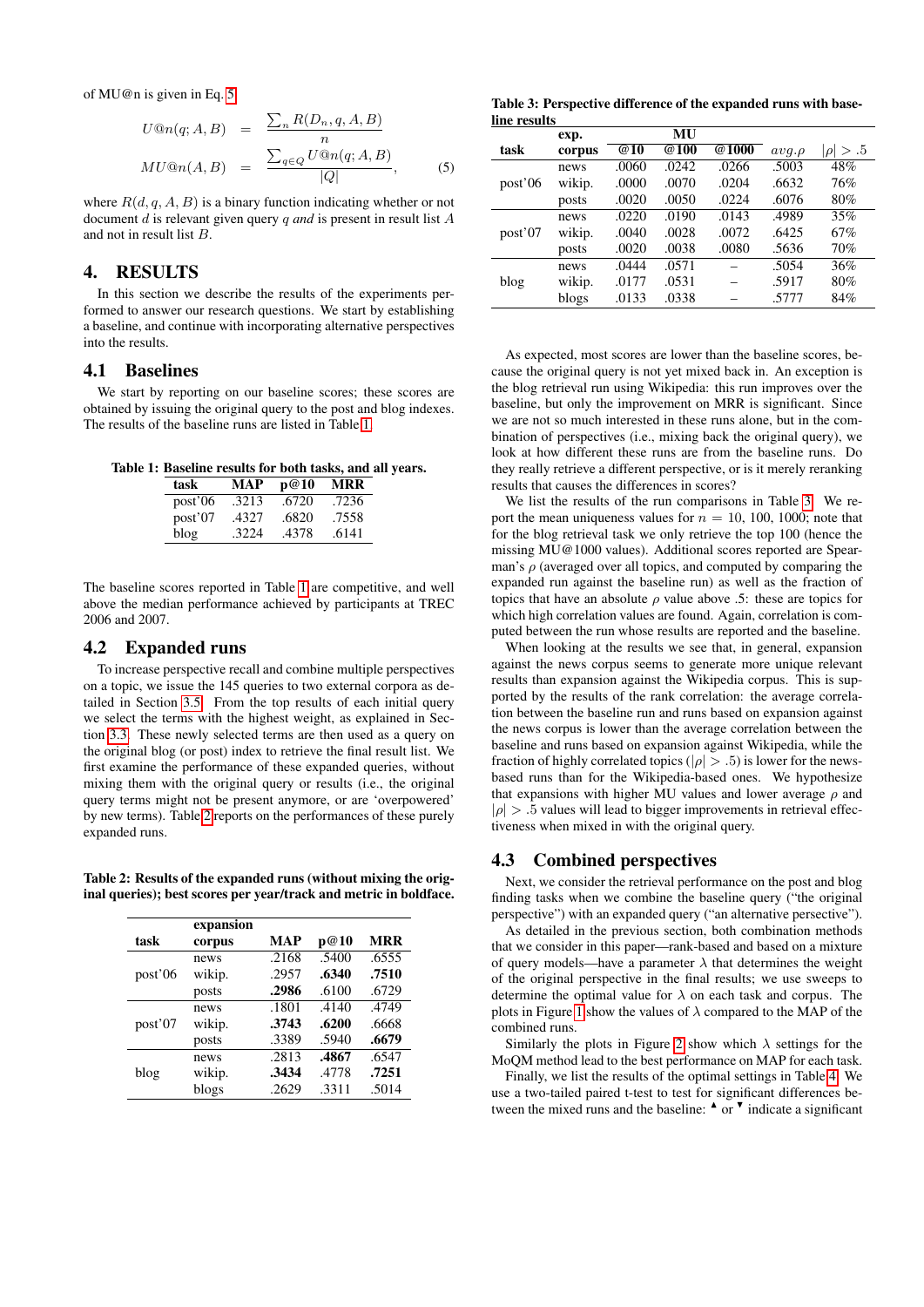

<span id="page-4-1"></span>Figure 1: MAP against  $\lambda$  on rank combination; (Left): post 2006, (Center): post 2007, (Right) blog.



<span id="page-4-2"></span>Figure 2: MAP against  $\lambda$  on MoQM; (Left): post 2006, (Center): post 2007, (Right) blog.

improvement or drop on  $\alpha = .01$ ,  $\Delta$  and  $\overline{v}$  indicate the same on  $\alpha = .05$ .

A few observations are in order. In terms of MAP, the combination runs nearly always improve over the baseline, and combinations based on the mixture of query models tend to improve more than the simple rank-based improvements. In absolute terms, the MoQM combination runs outperform the highest MAP scores reported in the literature for the 2006 post finding task as well as for the blog distillation task. Finally, the MAP-optimized combinations on which we report in Table [4](#page-5-1) do not always lead to improvements on other, more precision-oriented meaures over the baseline; for instance, the Wikipedia-based MoQM expansion for 2006 performs less than the baseline.

Finally, we see that mixing in the originial query with expansions that have higher MU values and lower average  $\rho$  and  $|\rho| > .5$ values tends to lead to bigger improvements in retrieval effectiveness over the baseline: the expansion with terms from the news generally scores highest, for each of the tasks/years.

## <span id="page-4-0"></span>5. ANALYSIS

We analyze our results in two ways: first, we compare the best MoQM news, Wikipedia, and blog (post) perspective runs on each task with respect to the number of (unique) relevant documents retrieved. Second, we perform a per-topic analysis to determine to which extent scores show different behavior depending on perspective

Table [5](#page-5-2) lists the results of the number of relevant documents retrieved per task by the different perspectives. Compared to the baseline runs we identify the number of relevant documents that are added to the result list by each perspective, and also the number of documents lost by using this perspective.

Looking at the differences between documents added and lost, we conclude that the news perspectives gives best results, which is translated to the best overall performance in Table [4.](#page-5-1) The Wikipedia perspective follows at close range, while the target index (the blog perspective) shows only modest improvements, as can be expected.

We take the analysis of the number of retrieved relevant documents a step further and compare per task all runs: three perspectives and the baseline. For each run we determine the number of unique relevant documents within the top 1000 results. The results of this comparison are displayed in Table [6.](#page-5-3) These results show us that even when comparing all these runs together, every single run (be it baseline or perspective) still retrieves unique relevant documents. In line with our earlier findings, the news perspective returns most unique relevant documents.

To compare the performance of both perspectives relative to the baseline we plot the difference in AP per topic between the baseline and each of the runs. Next, we sort these by decreasing difference for the news runs, resulting in the plots shown in Figure [3.](#page-5-4) The general trend on the 2006 post retrieval topics is that the news perspective run performs better than the Wikipedia perspective on most topics; it improves over the baseline for more topics than it hurts, and also the absolute increases (in terms of AP) are bigger than the decreases: 31 out of 50 are helped by the news perspective, while 29 and 33 out of 50 are helped by the Wikipedia and post perspective. A topic displaying interesting behavior is topic 858, "super bowl ads." Using a news or post perspective, the topic improves over the baseline, but using the Wikipedia perspective we get the biggest drop. Table [7](#page-6-12) lists the top weighted terms for all three query models. The table suggests that it is probable that the original query itself is already quite specific, making it hard to add good terms to the query. The Wikipedia expansion adds some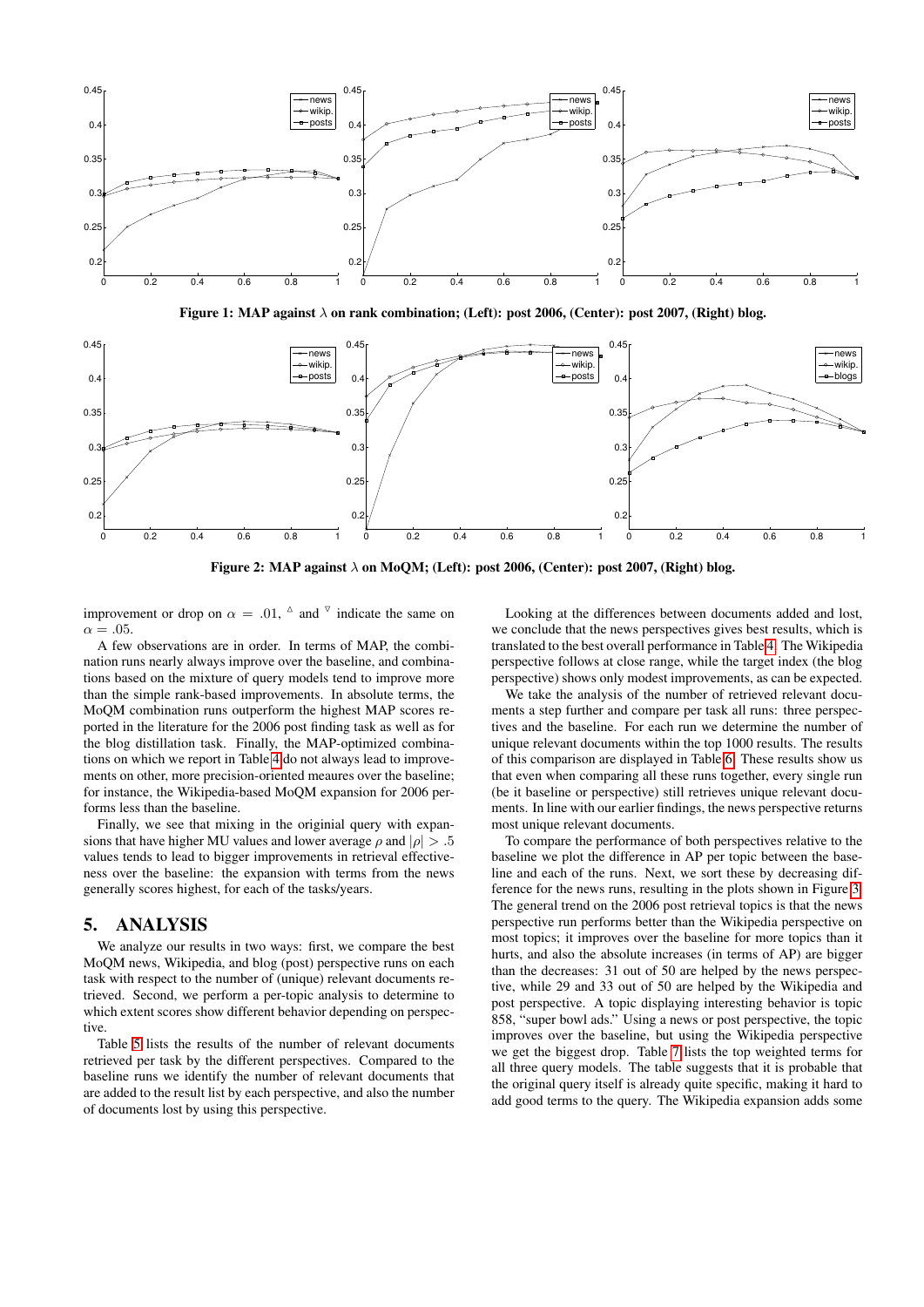

<span id="page-5-4"></span>Figure 3: AP differences between baseline and news, Wikipedia and blogs runs; (Left): post 2006, (Center): post 2007, (Right) blog.

|         | comb.  | exp.   |                  |                                     |                                |                     |
|---------|--------|--------|------------------|-------------------------------------|--------------------------------|---------------------|
| task    | method | corpus | $\lambda$        | MAP                                 | p@10                           | <b>MRR</b>          |
|         |        |        |                  | .3213                               | .6720                          | .7236               |
|         |        | news   | 0.6              | .3373 <sup>4</sup>                  | .7020                          | .7700               |
|         | MoQM   | wikip. | 0.6              | .3275                               | .6900                          | .7025               |
| post'06 |        | posts  | 0.5              | .3336 <sup>4</sup>                  | .6420                          | .6944               |
|         |        | news   | 0.9              | $.3329^{\triangle}$                 | .6860                          | .7606               |
|         | Rank   | wikip. | 0.7              | .3233                               | .6980                          | .7269               |
|         |        | posts  | 0.7              | $.3341^{\circ}$                     | .6520                          | .7346               |
|         |        |        |                  | .4327                               | .6820                          | .7558               |
|         |        | news   | 0.7              | $.4494^{\circ}$                     | $.7400^{\AA}$                  | .8140               |
|         | MoQM   | wikip. | 0.6              | .4402                               | .7040                          | .8099               |
| post'07 |        | posts  | 0.8              | .4389                               | .6720                          | .7873               |
|         |        | news   | 1.0              | .4327                               | .6820                          | .7558               |
|         | Rank   | wikip. | 0.9              | .4346                               | .6960                          | .7678               |
|         |        | posts  | 1.0              | .4327                               | .6820                          | .7558               |
|         |        |        |                  | .3224                               | .4378                          | .6141               |
|         |        | news   | $\overline{0.5}$ | $.3906^{\textstyle \blacktriangle}$ | $.53\overline{33^4}$           | $.7800^{\triangle}$ |
| blog    | MoQM   | wikip. | 0.4              | $.3710^{\triangle}$                 | $.4933^{\triangle}$            | .6830               |
|         |        | blogs  | 0.6              | .3394                               | .4377                          | .5651               |
|         |        | news   | 0.7              | $.3694^{\triangle}$                 | $.5311^{\textstyle \triangle}$ | .7932^              |
|         | Rank   | wikip. | 0.4              | $.3631^{\triangle}$                 | .4888^                         | .6891               |
|         |        | blogs  | 0.9              | .3315                               | .4400                          | .5939               |

<span id="page-5-1"></span>Table 4: Results of the mixed runs. Best scores per task in boldface.

<span id="page-5-2"></span>Table 5: Comparison of the impact on the number of relevant documents retrieved per task

|         | <b>Relevant retrieved</b> |            |            |            |  |  |
|---------|---------------------------|------------|------------|------------|--|--|
|         |                           | added/lost | added/lost | added/lost |  |  |
| task    | baseline                  | by target  | by news    | by Wikip.  |  |  |
| post'06 | 11.951                    | 610/534    | 685/441    | 470/346    |  |  |
| post'07 | 8.229                     | 109/64     | 245/151    | 158/94     |  |  |
| blog    | 1.072                     | 95/84      | 195/82     | 188/91     |  |  |

Table 6: Comparison of the impact on the number of unique relevant documents retrieved per task

<span id="page-5-3"></span>

|         | Unique relevant retrieved |        |      |        |  |  |
|---------|---------------------------|--------|------|--------|--|--|
| task    | baseline                  | target | news | Wikip. |  |  |
| post'06 | 125                       | 170    | 234  | 102    |  |  |
| post'07 | 23                        | 22     | 125  | 72     |  |  |
| blog    | 18                        | 23     | 62   | 57     |  |  |

in the news perspective.

The final task, blog distillation, shows a very noisy graph. In general, the news perspective improves more over the baseline than the Wikipedia perspective, but the latter also improves on most topics (37 out of 45 for the news, 33 out of 45 for Wikipedia). The blog perspective hurts in 23 out of 45 topics and shows thus the worst performance of the three perspectives, although still slightly above the baseline. An interesting topic is visible at the beginning of the plot: topic 994 ("formula f1") shows a huge improvement for the news perspective (+.2 MAP) and a small decrease on MAP for the Wikipedia  $(-.004)$  and blogs  $(-.07)$  perspective. What causes this difference? Table [9](#page-6-14) again lists the most important terms for all three perspectives. Although not completely wrong, and an interesting additional *aspect*, Wikipedia produces mostly terms that have to do with a Formula 1 game for the Playstation console. The news perspective reveals an angle more closely related to the actual competition and returns informative terms like *driver*, *super aguri*, and *championship*. The blogs perspective introduces too much noise to be helpful, e.g., *dvd*, *saf1*, and *net*.

#### <span id="page-5-0"></span>6. CONCLUSIONS

In this paper we focused on "perspective recall" and tried to use query expansion against external corpora to uncover additional perspectives on a given topic, thereby hoping to improve retrieval performance. By combining perspectives from the blog corpus with either the Wikipedia corpus or a news corpus, we tried to improve

uninformative or even off-topic terms like *2005*, *tokyo* and *categories*. The news and post perspectives, on the other hand, add terms like *ad*, *commercials*, *advertising*, and *advertisers*, that seem much more revealing in this case.

A similar analysis is possible for the post retrieval runs on the 2007 topics. First, 33 out of 50 are helped by the news perspective, while 30 out of 50 are helped by the Wikipedia perspective. The post perspective also helps 33 out of 50 topics. From the plot (Figure [3\)](#page-5-4) we observe (at the far right-hand side of the plot) a topic has a huge drop in performance from the news perspective; topic 902. This topic concerns "lactose gas," something that proves to be difficult for the news perspective. Table [8](#page-6-13) lists the top 10 terms for all three perspectives. A typical example of topic shift: the news perspective is completely off and shifts to natural gas, and the gas crisis between the Ukraine and Russia (with Gazprom as a major player). The Wikipedia and post perspectives stick to the original topic, but do not really add new insights, making them perform only slightly above the baseline. In the plots in Figure [3](#page-5-4) we see topic 902 all the way at the right, and it is the only very bad performing topic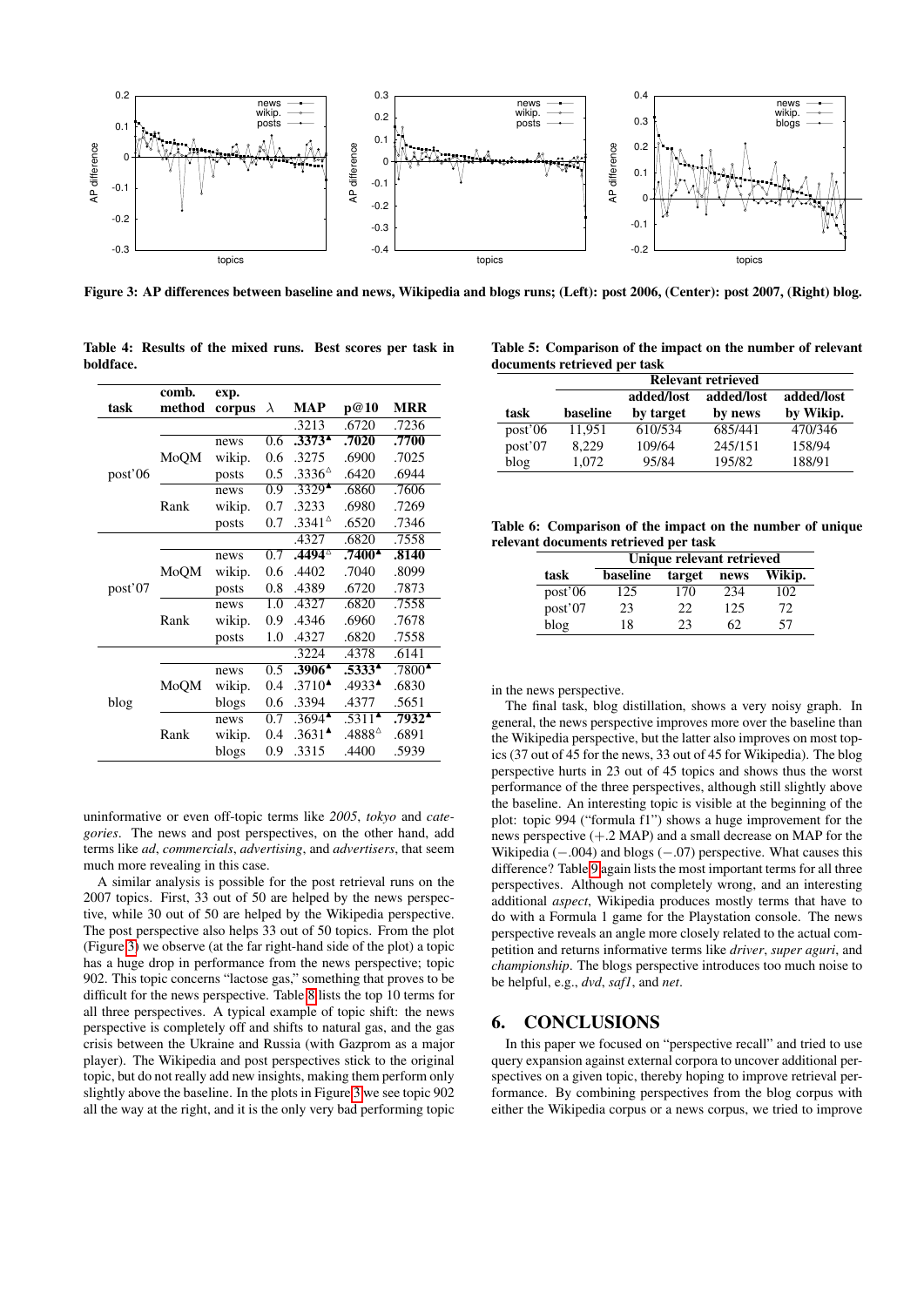<span id="page-6-12"></span>Table 7: Term weights for the query 858 "super bowl ads" for (Left): Wikipedia, (Center): news, and (Right): post perspective.

| $p(t \theta_{Q})$ |            | $p(t \theta_{Q})$ | $\rightarrow t$ | $p(t \theta_{Q})$ | $\tau$      |
|-------------------|------------|-------------------|-----------------|-------------------|-------------|
| .3000             | bowl       | .2634             | super           | .2727             | bowl        |
| .2991             | super      | .2620             | bowl            | .2710             | super       |
| .2000             | ads        | .2398             | ads             | .2343             | ads         |
| .0231             | nfl        | .0261             | year            | .0272             | commercials |
| .0219             | game       | .0250             | ad              | .0261             | game        |
| .0141             | tokyo      | .0208             | game            | .0213             | ad          |
| .0132             | football   | .0182             | commercials     | .0210             | 2006        |
| .0128             | team       | .0175             | million         | .0127             | nfl         |
| .0116             | 2005       | .0138             | time            | .0118             | advertising |
| .0115             | categories | .0132             | advertisers     | .0104             | 30          |

Table 8: Term weights for query 902 "lactose gas" for (Left): Wikipedia, (Center): news, and (Right): post perspective

<span id="page-6-13"></span>

| $p(t \theta_{O})$ | $\boldsymbol{t}$ | $p(t \theta_{O})$ | $\rightarrow t$ | $p(t \theta_{Q})$ | $^{\rm t}$  |
|-------------------|------------------|-------------------|-----------------|-------------------|-------------|
| .3979             | lactose          | .4353             | gas             | .4342             | lactose     |
| .3196             | gas              | .3500             | lactose         | .4297             | gas         |
| .0308             | milk             | .0279             | ukraine         | .0215             | intolerance |
| .0248             | intolerance      | .0201             | russia          | .0140             | foods       |
| .0217             | categories       | .0152             | natural         | .0136             | milk        |
| .0216             | lactase          | .0132             | energy          | .0135             | people      |
| .0211             | products         | .0130             | cubic           | .0071             | intestine   |
| .0201             | 0                | .0128             | russian         | .0065             | symptoms    |
| .0182             | bacteria         | .0117             | supplies        | .0061             | digestive   |
| .0167             | flatulence       | .0107             | gazprom         | .0056             | sugar       |

retrieval effectiveness. We use two approaches to incorporate these perspectives: rank-based combination of two runs, and a mixture of query models (MoQM). We test these methods on two tasks: blog post retrieval and blog distillation.

Our results show that the use of external sources does indeed generate a different view on a topic; this becomes clear from the uniqueness of the expanded runs compared to the baseline run. Even after combining the expanded run with the original run, unique relevant documents are found by both of the perspectives. As to the two methods of combination, the MoQM performs better than the rank combination, and leads to mostly significant improvements in MAP score over the baseline.

Ongoing and future work is focused on several options: to explore different ways of combining perspectives; to combine more than one perspective with the baseline; to find per-topic weights of different perspectives; to try different ways of term selection; and to explore perspective recall in other settings, not just informal text. Finally, we want to determine the relation between aspects of, and perspectives on a given topic.

# 7. ACKNOWLEDGMENTS

We would like to thank our reviewers for their valuable comments. Both authors were supported by the E.U. IST programme of the 6th FP for RTD under project MultiMATCH contract IST-033104. Maarten de Rijke was also supported by NWO under project numbers 017.001.190, 220-80-001, 264-70-050, 354-20- 005, 600.065.120, 612-13-001, 612.000.106, 612.066.302, 612.- 069.006, 640.001.501, and 640.002.501.

## 8. REFERENCES

<span id="page-6-11"></span>[1] AQUAINT-2, 2007. URL: [http://trec.nist.gov/](http://trec.nist.gov/data/qa/2007_qadata/qa.07.guidelines.html#documents)

| Table 9: Term weights for query 994 "formula f1" for (Left): |  |  |  |
|--------------------------------------------------------------|--|--|--|
| Wikipedia, (Center): news, and (Right): blog perspective     |  |  |  |

<span id="page-6-14"></span>

| $\overline{(t }\theta_{Q})$ | t.          | $p(t \theta_Q)$ | ) t          | $p(t \theta_O$ | ) t     |
|-----------------------------|-------------|-----------------|--------------|----------------|---------|
| .3122                       | f1          | .3078           | f1           | .4305          | f1      |
| .2905                       | formula     | .2988           | formula      | .3133          | formula |
| .0472                       | ps 1        | .0530           | team         | .0358          | net     |
| .0405                       | ps2         | .0449           | year         | .0297          | 2005    |
| .0378                       | game        | .0306           | aguri        | .0219          | 2006    |
| .0370                       | games       | .0287           | season       | .0189          | takuma  |
| .0280                       | racing      | .0263           | driver       | .0175          | 12      |
| .0240                       | playstation | .0238           | super        | .0132          | gp      |
| .0224                       | pc          | .0191           | 2006         | .0126          | dvd     |
| .0204                       | series      | .0173           | championship | .0110          | saf1    |

[data/qa/2007\\_qadata/qa.07.guidelines.](http://trec.nist.gov/data/qa/2007_qadata/qa.07.guidelines.html#documents) [html#documents](http://trec.nist.gov/data/qa/2007_qadata/qa.07.guidelines.html#documents).

- <span id="page-6-2"></span>[2] R. Bhargava. The 25 basic styles of blogging and when to use each one, 2007. [http://www.slideshare.net/](http://www.slideshare.net/rohitbhargava/) [rohitbhargava/](http://www.slideshare.net/rohitbhargava/).
- <span id="page-6-0"></span>[3] C. Buckley. Why current IR engines fail. In *SIGIR '04*, pages 584–585, 2004.
- <span id="page-6-10"></span>[4] F. Diaz and D. Metzler. Improving the estimation of relevance models using large external corpora. In *SIGIR '06: Proceedings of the 29th annual international ACM SIGIR conference on Research and development in information retrieval*, pages 154–161, New York, NY, USA, 2006. ACM.
- <span id="page-6-5"></span>[5] J. Elsas, J. Arguello, J. Callan, and J. Carbonell. Retrieval and feedback models for blog distillation. In *TREC 2007 Working Notes*, 2007.
- <span id="page-6-3"></span>[6] B. J. Ernsting, W. Weerkamp, and M. de Rijke. The University of Amsterdam at the TREC 2007 Blog Track. In *TREC 2007 Working Notes*, 2007.
- <span id="page-6-4"></span>[7] D. Hannah, C. Macdonald, J. Peng, B. He, and I. Ounis. University of Glasgow at TREC 2007: Experiments in Blog and Enterprise Tracks with Terrier. In *TREC 2007 Working Notes*, 2007.
- <span id="page-6-1"></span>[8] D. Harman and C. Buckley. The NRRC reliable information access (RIA) workshop. In *SIGIR '04*, pages 528–529, 2004.
- <span id="page-6-9"></span>[9] O. Kurland, L. Lee, and C. Domshlak. Better than the real thing?: Iterative pseudo-query processing using cluster-based language models. In *SIGIR '05: Proceedings of the 28th annual international ACM SIGIR conference on Research and development in information retrieval*, pages 19–26, New York, NY, USA, 2005. Acm.
- <span id="page-6-7"></span>[10] J. Lafferty and C. Zhai. Probabilistic relevance models based on document and query generation. In *Language Modeling for Information Retrieval*, Kluwer International Series on Information Retrieval. Springer, 2003.
- <span id="page-6-8"></span>[11] V. Lavrenko and W. B. Croft. Relevance based language models. In *SIGIR '01*, pages 120–127, 2001.
- <span id="page-6-6"></span>[12] W.-L. Lee and A. Lommatzsch. Feed distillation using adaboost and topic maps. In *TREC 2007 Working Notes*, 2007.